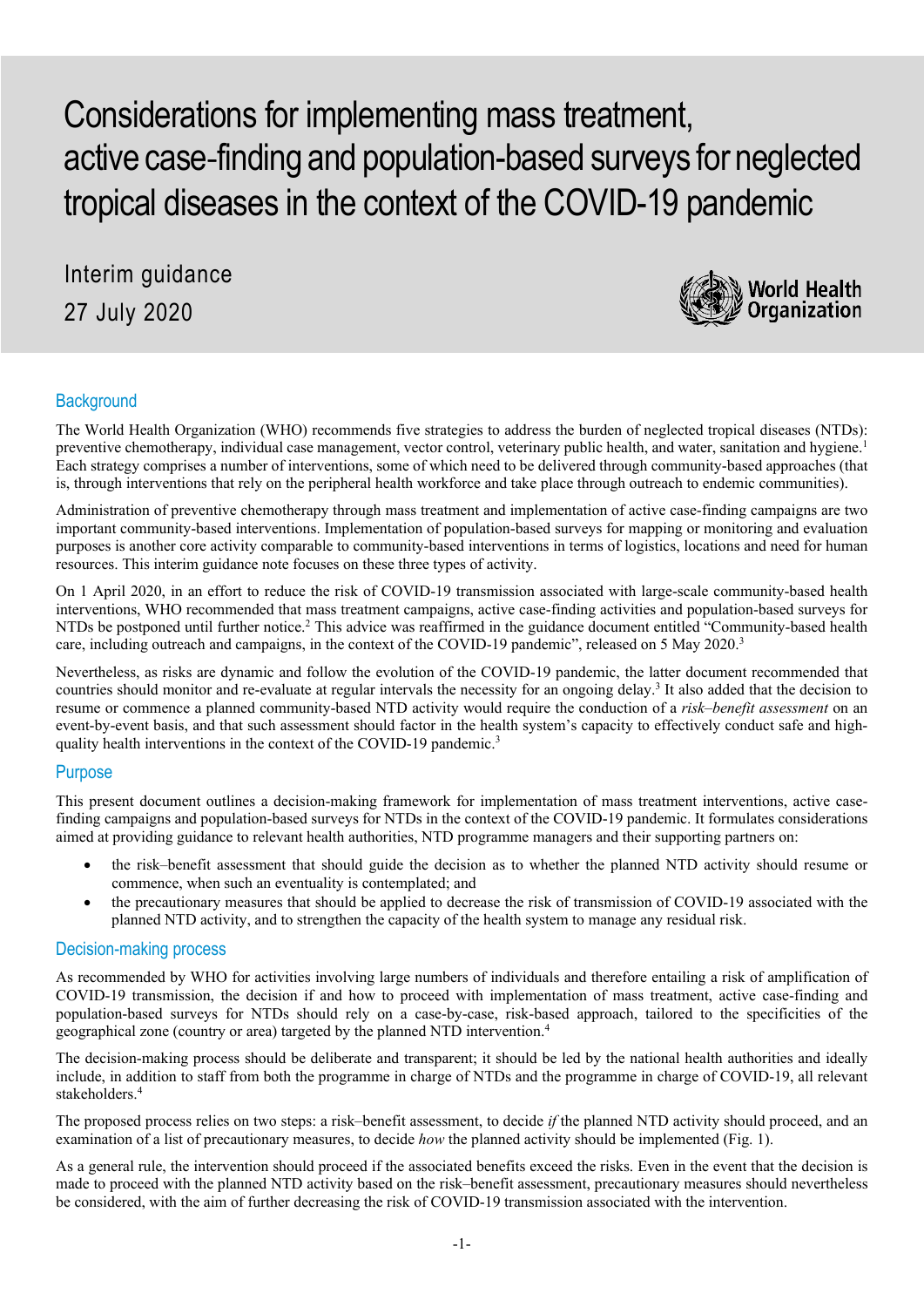#### Considerations for implementing mass treatment, active case‐finding and population-based surveys for neglected tropical diseases in the context of the COVID-19 pandemic

If the benefits expected from the planned intervention are outweighed by the associated risks, relevant authorities may still wish to examine the proposed list of precautionary measures and reconsider the risk–benefit balance in light of their anticipated impact. If the final decision is that the planned NTD activity should not proceed, the situation should be reassessed at regular intervals (e.g. monthly or bi-monthly intervals).

#### **Fig. 1. Flow-chart for decision-making**



## Risk–benefit assessment

Table 1 includes criteria and considerations to guide the decision as to whether a mass treatment intervention, active case-finding campaign or population-based survey for NTDs should resume or commence.<sup>4,5</sup>

Not all criteria are expected to be relevant, and there is no cut-off corresponding to a "greenlight" to proceed with the planned NTD activity. Rather, responsible authorities are invited to analyse the characteristics of the activity and the context in which it takes places, to weigh all the possible outcomes and consequences, and to make an informed decision. Additional criteria and considerations may be formulated and taken into account, based on national or local specificities.

**Table 1. Criteria and considerations for the risk–benefit assessment**

| Criteria                                                                                                                                                      | <b>Considerations</b>                                                                                                                                                                                                                                                                                                                                                                                                                                                                                                                                                                                                                                                                                                                                                                 |
|---------------------------------------------------------------------------------------------------------------------------------------------------------------|---------------------------------------------------------------------------------------------------------------------------------------------------------------------------------------------------------------------------------------------------------------------------------------------------------------------------------------------------------------------------------------------------------------------------------------------------------------------------------------------------------------------------------------------------------------------------------------------------------------------------------------------------------------------------------------------------------------------------------------------------------------------------------------|
| 1.1. Potential risk of<br>increased COVID-19<br>transmission within<br>both the target<br>population and the<br>staff undertaking the<br>planned NTD activity | Consider the intensity of COVID-19 transmission in the area targeted by the planned NTD activity<br>$\bullet$<br>and in those from which health staff and community health workers will be drawn, as well as the<br>reliability of the above information in light of the quality of the surveillance system.<br>WHO has identified four transmission scenarios of increasing intensity and risk: <sup>6</sup><br>$\bullet$<br>no reported cases;<br>$\circ$<br>sporadic cases (one or more cases, imported or locally-acquired);<br>$\circ$<br>clusters of cases (most cases of local transmission linked to chains of transmission); and<br>$\circ$<br>community transmission (outbreaks with the inability to relate confirmed cases through chains<br>$\circ$<br>of transmission). |
| 1.2. Public health and<br>social measures<br>implemented to<br>decrease COVID-19<br>transmission in the<br>target country or area                             | Consider the public health and social measures implemented in the geographical zone (country or<br>$\bullet$<br>area) targeted by the planned NTD activity:7,8<br>risk may be higher in areas where measures are not applied, weakly implemented or not<br>$\circ$<br>practiced, than in areas with strong and well-enforced measures;<br>planning, implementation and supervision of the NTD activity may be impacted by measures<br>$\circ$<br>such as restrictions of movement, limitations to mass gatherings, closures of schools, reduction<br>of public transport services, etc.                                                                                                                                                                                               |
| 1.3. NTD burden in<br>the target population                                                                                                                   | Are prevalence and/or intensity of infection of the disease(s) targeted by the planned NTD activity<br>$\bullet$<br>high or expected to be high (in relation to national plans or WHO guidance)?<br>Are morbidity and/or mortality associated with the disease(s) targeted by the planned NTD activity<br>$\bullet$<br>severe or expected to be severe?<br>Has a sudden increase in the number of new cases of the infection(s) or disease(s) targeted by the<br>$\bullet$<br>planned NTD activity been detected or reported?                                                                                                                                                                                                                                                         |
| 1.4. Public-health<br>goals for the target<br>NTD(s)                                                                                                          | Is the delay of the planned NTD activity likely to undermine the achievement of the public health goals<br>set for the target disease(s) (e.g. control, elimination as a public health problem, elimination of<br>transmission, eradication)?                                                                                                                                                                                                                                                                                                                                                                                                                                                                                                                                         |
| 1.5. Expected public<br>health impact of the<br>planned NTD activity                                                                                          | Consider and estimate the following factors:<br>reduction in mortality associated with the target disease(s);<br>$\bullet$<br>reduction in morbidity associated with the target disease(s); and<br>$\bullet$<br>reduction in transmission of the target infection(s).<br>$\bullet$                                                                                                                                                                                                                                                                                                                                                                                                                                                                                                    |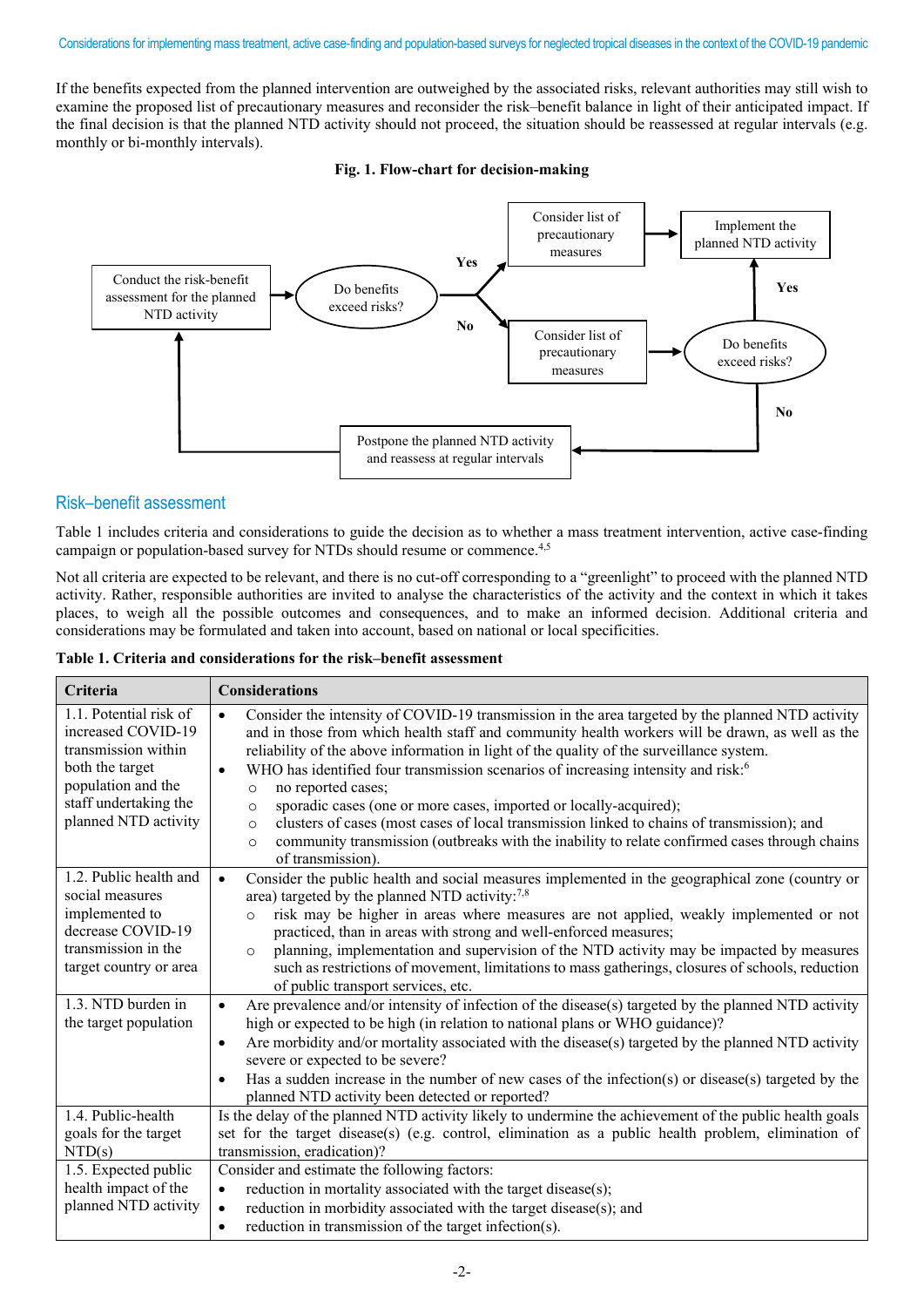| Criteria                                 | <b>Considerations</b>                                                                                                                                                                                         |
|------------------------------------------|---------------------------------------------------------------------------------------------------------------------------------------------------------------------------------------------------------------|
| 1.6. Expected public                     | Consider and estimate the following factors:                                                                                                                                                                  |
| health impact of not                     | excess mortality associated with the target disease(s);<br>$\bullet$                                                                                                                                          |
| implementing the                         | excess morbidity associated with the target disease(s); and<br>$\bullet$                                                                                                                                      |
| planned NTD activity                     | excess transmission of the target infection(s).<br>$\bullet$                                                                                                                                                  |
| 1.7. Implications of<br>the exclusion of | Consider the implications of the potential exclusion from the target population of groups at higher risk                                                                                                      |
| groups at higher risk                    | of transmitting COVID-19 or of developing severe illness from COVID-19.<br>What is the estimated size of these groups?<br>$\bullet$                                                                           |
| from the planned                         | Are the expected activity outcomes going to be affected?                                                                                                                                                      |
| NTD activity                             | Please refer to Table 5 for details on groups at higher risk; people at lower risk of developing severe                                                                                                       |
|                                          | illness from COVID-19 include children and young adults. <sup>9</sup>                                                                                                                                         |
| 1.8. Social context                      | Would the planned NTD activity address an existing gap in service delivery? For example, by targeting:                                                                                                        |
|                                          | populations living in fragile, conflict or emergency settings (e.g. camps for internally displaced<br>$\bullet$                                                                                               |
|                                          | people (IDP)/refugee), or                                                                                                                                                                                     |
|                                          | vulnerable sectors of society (e.g. resource-poor communities, nomadic populations)<br>$\bullet$                                                                                                              |
| 1.9. Gender, equity                      | Is there a noticeable difference in mortality, morbidity, prevalence, incidence, etc. of the target<br>$\bullet$                                                                                              |
| and human rights                         | NTD(s) when disaggregated by age group, gender/sex, location (rural/urban), social status?                                                                                                                    |
|                                          | Would the planned NTD activity target and benefit populations otherwise affected by service<br>$\bullet$                                                                                                      |
| 1.10. Community                          | delivery gaps for reasons related to age group, gender/sex, location (rural/urban), social status?<br>Consider the expected level of engagement and participation of the target population in the planned NTD |
| engagement                               | activity, in light of their perception of, and opinion on:                                                                                                                                                    |
|                                          | the risks and stigma associated with COVID-19;<br>$\bullet$                                                                                                                                                   |
|                                          | the public-health impact of the disease(s) targeted by the planned NTD activity; and<br>$\bullet$                                                                                                             |
|                                          | the purpose and modalities of the planned NTD activity.                                                                                                                                                       |
| 1.11. Loss of                            | Consider if any medicines or consumables are going to expire in the event that the planned NTD activity                                                                                                       |
| medicines and other                      | is further postponed.                                                                                                                                                                                         |
| consumables                              |                                                                                                                                                                                                               |
| 1.12. Expected                           | Can the planned NTD activity be leveraged to disseminate information and messages on prevention and                                                                                                           |
| benefit for the target                   | management of COVID-19?                                                                                                                                                                                       |
| population in terms of<br>prevention of  |                                                                                                                                                                                                               |
| COVID-19                                 |                                                                                                                                                                                                               |
| 1.13. Capacity to                        | Given the COVID-19 context and the consequent needs for increased resource to implement activities,                                                                                                           |
| implement safe and                       | consider the following factors:                                                                                                                                                                               |
| high-quality                             | availability of adequate, competent and motivated human resources;<br>$\bullet$                                                                                                                               |
| community-based                          | availability of financial resources;<br>$\bullet$                                                                                                                                                             |
| activities                               | availability of and capability to procure all necessary items and consumables, including personal<br>$\bullet$                                                                                                |
|                                          | protective equipment (PPE);                                                                                                                                                                                   |
|                                          | access to communities, including transportation and logistics networks, as well as security and<br>$\bullet$<br>environmental considerations;                                                                 |
|                                          | quality of communication and media network (telephone, internet, radio, TV); and<br>$\bullet$                                                                                                                 |
|                                          | feasibility of pharmacovigilance for the disease(s) targeted by the planned NTD activity, and post-<br>$\bullet$                                                                                              |
|                                          | activity surveillance for COVID-19.                                                                                                                                                                           |
| 1.14. Burden on                          | Consider the possible strain on the health system resulting from:                                                                                                                                             |
| health services                          | implementing the planned NTD activity (e.g. meeting the increased needs in human resources may<br>$\bullet$                                                                                                   |
|                                          | leave other activities understaffed; depletion of stocks of consumables, including PPE; exhaustion                                                                                                            |
|                                          | of financial resources); and                                                                                                                                                                                  |
|                                          | not implementing the planned NTD activity (e.g. increased attendance at health facilities, etc.).<br>$\bullet$                                                                                                |

# Precautionary measures

The purpose of the precautionary measures included in Tables 2-5 is to decrease the risk of COVID-19 transmission associated with the planned NTD activity, and to strengthen the capacity of the health system to manage any residual risk.<sup>4,5,9,10,11,12,13,14,15</sup>

Although not all the proposed measures may be relevant to a given activity, it is, however, recommended that their largest possible number is considered and implemented by the relevant authorities and stakeholders. Additional precautionary measures may be envisaged, based on national or local specificities.

In the event of active case-finding campaigns, in addition to the measures listed below, WHO also recommends that disease-specific case-management practices should be adapted to the COVID-19 context.<sup>11</sup>

The measures included in the following tables represent the best advice and practice currently available, based on WHO recommendations on COVID-19, and adapted to the NTD context and activities. They can be further tailored to local circumstances and used as a reference for the development of "standard operating procedures" (SOPs).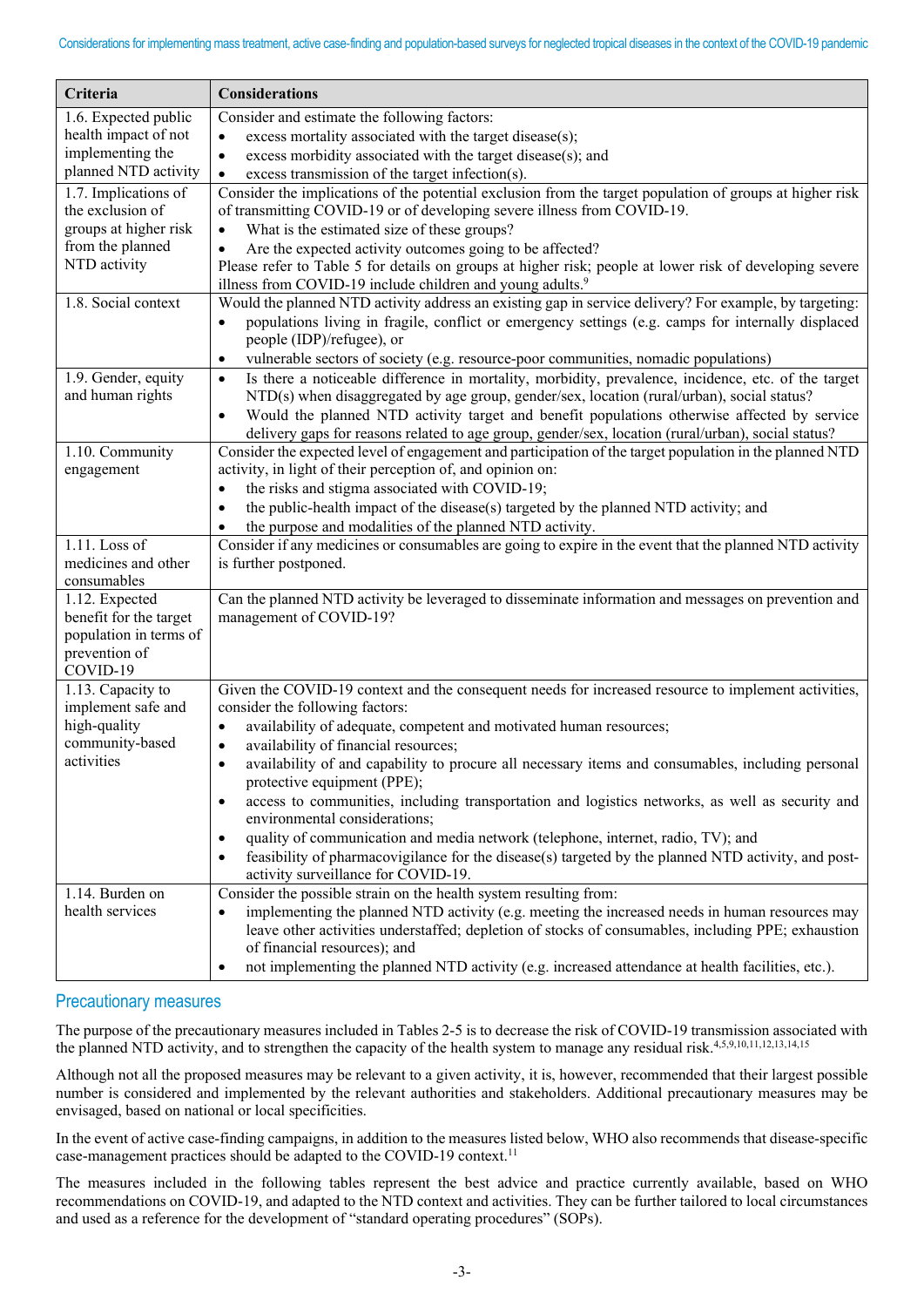| 2.1. Coordination<br>Establish joint coordination and oversight mechanisms between the NTD programme and the<br>$\bullet$<br>COVID-19 team.<br>Liaise with the relevant health authorities to make provision for suspected COVID-19 cases detected<br>$\bullet$<br>during the planned NTD activity.<br>Ensure the involvement of all relevant non-health sectors (e.g. education, transport).<br>٠<br>Involve partners, nongovernmental organizations, civil society organizations, community and<br>$\bullet$<br>opinion leaders, international health agencies and donors.<br>2.2. Planning<br>Ensure that planning is commensurate with the expected scale of operations.<br>$\bullet$<br>Use the most updated estimates of numbers and geographical distribution of the target population.<br>$\bullet$<br>Ensure alignment of infection prevention and control (IPC) policies applied during the planned NTD<br>$\bullet$<br>activity with national/local rules and regulations and existing WHO guidance on COVID-19.<br>Calculate requirements for masks, additional PPE and any consumables needed to apply the<br>$\bullet$<br>precautionary measures; ensure procured materials comply with standards and specifications.<br>Ensure adequate mobilization of human and financial resources to meet increased needs due to the<br>$\bullet$<br>COVID-19 pandemic.<br>Consider the suitability of any existing health delivery platform to accommodate and safely deliver<br>$\bullet$<br>the planned NTD activity (e.g. schools, vaccination services).<br>2.3. Capacity<br>Ensure that health staff and community health workers are adequately trained to safely deliver the<br>$\bullet$<br>strengthening<br>planned NTD activity.<br>Ensure that training modules accommodate information related to transmission and management of<br>$\bullet$<br>COVID-19, and build capacity of all persons involved on the precautionary measures applied to the<br>planned NTD activity, as relevant.<br>2.4. Service delivery<br>Increase the timeframe, number of health staff or community health workers, and number of<br>$\bullet$<br>designated sites for the planned NTD activity, with the aim of avoiding large crowds and<br>strategies<br>compensating for delays due to implementation of measures applied to decrease risk of COVID-19<br>transmission.<br>Consider selecting designated sites for the planned NTD activity with sufficient capacity to<br>$\bullet$<br>accommodate the expected target population and allow for physical distancing.<br>Consider asking the target population to reach the activity site in phases to avoid overcrowding (e.g.<br>$\bullet$<br>by allocating time slots to specific groups).<br>Consider a door-to-door approach for the planned NTD activity if adequate human resources,<br>$\bullet$<br>logistical capacities and IPC measures are feasible.<br>Consider reducing logistics efforts by relying on existing delivery platforms that can accommodate<br>$\bullet$<br>the planned NTD activity, provided precautionary measures can be implemented in such context, e.g.:<br>schools, if education facilities are open and the target population comprises schoolchildren or<br>$\circ$<br>school-age children;<br>child health days and mass vaccination campaigns in the event that target populations overlap<br>with those of the planned NTD activity.<br>2.5. Risk<br>Establish a communication coordination mechanism within the health ministry to address response<br>$\bullet$<br>communication<br>to rumours, misinformation and concerns of COVID-19 cases linked to the planned NTD activity,<br>including rapid reporting channels and designated persons to communicate response to the media<br>and communities.<br>Involve community leaders and trusted actors in planning and implementing the NTD activity, with<br>$\bullet$<br>the aim of building confidence in the ability of the health system to decrease and manage any<br>associated risk of COVID-19 transmission.<br>Tailor messages to the needs of the audience, with the aim of explaining the rationale for the planned<br>$\bullet$<br>NTD activity, communicating decisions on precautionary measures, facilitating acceptance of<br>changes and modifications to pre-COVID-19 procedures, and sharing information on residual risks<br>to the target population.<br>Establish liaison and coordination with relevant media channels and platforms so as to ensure<br>$\bullet$<br>adequate dissemination of messages and timely response to rumours and misinformation.<br>Rely on health staff and community health workers to convey messages on COVID-19 in line with<br>$\bullet$<br>national/local policies and regulations (e.g. on public health and social measures, on actions to take<br>for suspected cases and on contacts of cases).<br>2.6. Supervision and<br>Ensure adequate supervision and monitoring of practices applied during the planned NTD activity.<br>$\bullet$<br>feedback<br>Establish a feedback mechanism to identify, report and correct any problems occurring during the<br>$\bullet$<br>planned NTD activity. | Area | <b>Considerations</b> |
|---------------------------------------------------------------------------------------------------------------------------------------------------------------------------------------------------------------------------------------------------------------------------------------------------------------------------------------------------------------------------------------------------------------------------------------------------------------------------------------------------------------------------------------------------------------------------------------------------------------------------------------------------------------------------------------------------------------------------------------------------------------------------------------------------------------------------------------------------------------------------------------------------------------------------------------------------------------------------------------------------------------------------------------------------------------------------------------------------------------------------------------------------------------------------------------------------------------------------------------------------------------------------------------------------------------------------------------------------------------------------------------------------------------------------------------------------------------------------------------------------------------------------------------------------------------------------------------------------------------------------------------------------------------------------------------------------------------------------------------------------------------------------------------------------------------------------------------------------------------------------------------------------------------------------------------------------------------------------------------------------------------------------------------------------------------------------------------------------------------------------------------------------------------------------------------------------------------------------------------------------------------------------------------------------------------------------------------------------------------------------------------------------------------------------------------------------------------------------------------------------------------------------------------------------------------------------------------------------------------------------------------------------------------------------------------------------------------------------------------------------------------------------------------------------------------------------------------------------------------------------------------------------------------------------------------------------------------------------------------------------------------------------------------------------------------------------------------------------------------------------------------------------------------------------------------------------------------------------------------------------------------------------------------------------------------------------------------------------------------------------------------------------------------------------------------------------------------------------------------------------------------------------------------------------------------------------------------------------------------------------------------------------------------------------------------------------------------------------------------------------------------------------------------------------------------------------------------------------------------------------------------------------------------------------------------------------------------------------------------------------------------------------------------------------------------------------------------------------------------------------------------------------------------------------------------------------------------------------------------------------------------------------------------------------------------------------------------------------------------------------------------------------------------------------------------------------------------------------------------------------------------------------------------------------------------------------------------------------------------------------------------------------------------------------------------------------------------------------------------------------------------------------------------------------------------------------------------------------------------------------------------------------------------------------------------------------------------------------------------------------------------------------------------------------------------------------------------------------------------------------------------------------------------------------------------------------------|------|-----------------------|
|                                                                                                                                                                                                                                                                                                                                                                                                                                                                                                                                                                                                                                                                                                                                                                                                                                                                                                                                                                                                                                                                                                                                                                                                                                                                                                                                                                                                                                                                                                                                                                                                                                                                                                                                                                                                                                                                                                                                                                                                                                                                                                                                                                                                                                                                                                                                                                                                                                                                                                                                                                                                                                                                                                                                                                                                                                                                                                                                                                                                                                                                                                                                                                                                                                                                                                                                                                                                                                                                                                                                                                                                                                                                                                                                                                                                                                                                                                                                                                                                                                                                                                                                                                                                                                                                                                                                                                                                                                                                                                                                                                                                                                                                                                                                                                                                                                                                                                                                                                                                                                                                                                                                                                                                         |      |                       |
|                                                                                                                                                                                                                                                                                                                                                                                                                                                                                                                                                                                                                                                                                                                                                                                                                                                                                                                                                                                                                                                                                                                                                                                                                                                                                                                                                                                                                                                                                                                                                                                                                                                                                                                                                                                                                                                                                                                                                                                                                                                                                                                                                                                                                                                                                                                                                                                                                                                                                                                                                                                                                                                                                                                                                                                                                                                                                                                                                                                                                                                                                                                                                                                                                                                                                                                                                                                                                                                                                                                                                                                                                                                                                                                                                                                                                                                                                                                                                                                                                                                                                                                                                                                                                                                                                                                                                                                                                                                                                                                                                                                                                                                                                                                                                                                                                                                                                                                                                                                                                                                                                                                                                                                                         |      |                       |
|                                                                                                                                                                                                                                                                                                                                                                                                                                                                                                                                                                                                                                                                                                                                                                                                                                                                                                                                                                                                                                                                                                                                                                                                                                                                                                                                                                                                                                                                                                                                                                                                                                                                                                                                                                                                                                                                                                                                                                                                                                                                                                                                                                                                                                                                                                                                                                                                                                                                                                                                                                                                                                                                                                                                                                                                                                                                                                                                                                                                                                                                                                                                                                                                                                                                                                                                                                                                                                                                                                                                                                                                                                                                                                                                                                                                                                                                                                                                                                                                                                                                                                                                                                                                                                                                                                                                                                                                                                                                                                                                                                                                                                                                                                                                                                                                                                                                                                                                                                                                                                                                                                                                                                                                         |      |                       |
|                                                                                                                                                                                                                                                                                                                                                                                                                                                                                                                                                                                                                                                                                                                                                                                                                                                                                                                                                                                                                                                                                                                                                                                                                                                                                                                                                                                                                                                                                                                                                                                                                                                                                                                                                                                                                                                                                                                                                                                                                                                                                                                                                                                                                                                                                                                                                                                                                                                                                                                                                                                                                                                                                                                                                                                                                                                                                                                                                                                                                                                                                                                                                                                                                                                                                                                                                                                                                                                                                                                                                                                                                                                                                                                                                                                                                                                                                                                                                                                                                                                                                                                                                                                                                                                                                                                                                                                                                                                                                                                                                                                                                                                                                                                                                                                                                                                                                                                                                                                                                                                                                                                                                                                                         |      |                       |
|                                                                                                                                                                                                                                                                                                                                                                                                                                                                                                                                                                                                                                                                                                                                                                                                                                                                                                                                                                                                                                                                                                                                                                                                                                                                                                                                                                                                                                                                                                                                                                                                                                                                                                                                                                                                                                                                                                                                                                                                                                                                                                                                                                                                                                                                                                                                                                                                                                                                                                                                                                                                                                                                                                                                                                                                                                                                                                                                                                                                                                                                                                                                                                                                                                                                                                                                                                                                                                                                                                                                                                                                                                                                                                                                                                                                                                                                                                                                                                                                                                                                                                                                                                                                                                                                                                                                                                                                                                                                                                                                                                                                                                                                                                                                                                                                                                                                                                                                                                                                                                                                                                                                                                                                         |      |                       |
|                                                                                                                                                                                                                                                                                                                                                                                                                                                                                                                                                                                                                                                                                                                                                                                                                                                                                                                                                                                                                                                                                                                                                                                                                                                                                                                                                                                                                                                                                                                                                                                                                                                                                                                                                                                                                                                                                                                                                                                                                                                                                                                                                                                                                                                                                                                                                                                                                                                                                                                                                                                                                                                                                                                                                                                                                                                                                                                                                                                                                                                                                                                                                                                                                                                                                                                                                                                                                                                                                                                                                                                                                                                                                                                                                                                                                                                                                                                                                                                                                                                                                                                                                                                                                                                                                                                                                                                                                                                                                                                                                                                                                                                                                                                                                                                                                                                                                                                                                                                                                                                                                                                                                                                                         |      |                       |
|                                                                                                                                                                                                                                                                                                                                                                                                                                                                                                                                                                                                                                                                                                                                                                                                                                                                                                                                                                                                                                                                                                                                                                                                                                                                                                                                                                                                                                                                                                                                                                                                                                                                                                                                                                                                                                                                                                                                                                                                                                                                                                                                                                                                                                                                                                                                                                                                                                                                                                                                                                                                                                                                                                                                                                                                                                                                                                                                                                                                                                                                                                                                                                                                                                                                                                                                                                                                                                                                                                                                                                                                                                                                                                                                                                                                                                                                                                                                                                                                                                                                                                                                                                                                                                                                                                                                                                                                                                                                                                                                                                                                                                                                                                                                                                                                                                                                                                                                                                                                                                                                                                                                                                                                         |      |                       |
|                                                                                                                                                                                                                                                                                                                                                                                                                                                                                                                                                                                                                                                                                                                                                                                                                                                                                                                                                                                                                                                                                                                                                                                                                                                                                                                                                                                                                                                                                                                                                                                                                                                                                                                                                                                                                                                                                                                                                                                                                                                                                                                                                                                                                                                                                                                                                                                                                                                                                                                                                                                                                                                                                                                                                                                                                                                                                                                                                                                                                                                                                                                                                                                                                                                                                                                                                                                                                                                                                                                                                                                                                                                                                                                                                                                                                                                                                                                                                                                                                                                                                                                                                                                                                                                                                                                                                                                                                                                                                                                                                                                                                                                                                                                                                                                                                                                                                                                                                                                                                                                                                                                                                                                                         |      |                       |
|                                                                                                                                                                                                                                                                                                                                                                                                                                                                                                                                                                                                                                                                                                                                                                                                                                                                                                                                                                                                                                                                                                                                                                                                                                                                                                                                                                                                                                                                                                                                                                                                                                                                                                                                                                                                                                                                                                                                                                                                                                                                                                                                                                                                                                                                                                                                                                                                                                                                                                                                                                                                                                                                                                                                                                                                                                                                                                                                                                                                                                                                                                                                                                                                                                                                                                                                                                                                                                                                                                                                                                                                                                                                                                                                                                                                                                                                                                                                                                                                                                                                                                                                                                                                                                                                                                                                                                                                                                                                                                                                                                                                                                                                                                                                                                                                                                                                                                                                                                                                                                                                                                                                                                                                         |      |                       |
|                                                                                                                                                                                                                                                                                                                                                                                                                                                                                                                                                                                                                                                                                                                                                                                                                                                                                                                                                                                                                                                                                                                                                                                                                                                                                                                                                                                                                                                                                                                                                                                                                                                                                                                                                                                                                                                                                                                                                                                                                                                                                                                                                                                                                                                                                                                                                                                                                                                                                                                                                                                                                                                                                                                                                                                                                                                                                                                                                                                                                                                                                                                                                                                                                                                                                                                                                                                                                                                                                                                                                                                                                                                                                                                                                                                                                                                                                                                                                                                                                                                                                                                                                                                                                                                                                                                                                                                                                                                                                                                                                                                                                                                                                                                                                                                                                                                                                                                                                                                                                                                                                                                                                                                                         |      |                       |
|                                                                                                                                                                                                                                                                                                                                                                                                                                                                                                                                                                                                                                                                                                                                                                                                                                                                                                                                                                                                                                                                                                                                                                                                                                                                                                                                                                                                                                                                                                                                                                                                                                                                                                                                                                                                                                                                                                                                                                                                                                                                                                                                                                                                                                                                                                                                                                                                                                                                                                                                                                                                                                                                                                                                                                                                                                                                                                                                                                                                                                                                                                                                                                                                                                                                                                                                                                                                                                                                                                                                                                                                                                                                                                                                                                                                                                                                                                                                                                                                                                                                                                                                                                                                                                                                                                                                                                                                                                                                                                                                                                                                                                                                                                                                                                                                                                                                                                                                                                                                                                                                                                                                                                                                         |      |                       |
|                                                                                                                                                                                                                                                                                                                                                                                                                                                                                                                                                                                                                                                                                                                                                                                                                                                                                                                                                                                                                                                                                                                                                                                                                                                                                                                                                                                                                                                                                                                                                                                                                                                                                                                                                                                                                                                                                                                                                                                                                                                                                                                                                                                                                                                                                                                                                                                                                                                                                                                                                                                                                                                                                                                                                                                                                                                                                                                                                                                                                                                                                                                                                                                                                                                                                                                                                                                                                                                                                                                                                                                                                                                                                                                                                                                                                                                                                                                                                                                                                                                                                                                                                                                                                                                                                                                                                                                                                                                                                                                                                                                                                                                                                                                                                                                                                                                                                                                                                                                                                                                                                                                                                                                                         |      |                       |
|                                                                                                                                                                                                                                                                                                                                                                                                                                                                                                                                                                                                                                                                                                                                                                                                                                                                                                                                                                                                                                                                                                                                                                                                                                                                                                                                                                                                                                                                                                                                                                                                                                                                                                                                                                                                                                                                                                                                                                                                                                                                                                                                                                                                                                                                                                                                                                                                                                                                                                                                                                                                                                                                                                                                                                                                                                                                                                                                                                                                                                                                                                                                                                                                                                                                                                                                                                                                                                                                                                                                                                                                                                                                                                                                                                                                                                                                                                                                                                                                                                                                                                                                                                                                                                                                                                                                                                                                                                                                                                                                                                                                                                                                                                                                                                                                                                                                                                                                                                                                                                                                                                                                                                                                         |      |                       |
|                                                                                                                                                                                                                                                                                                                                                                                                                                                                                                                                                                                                                                                                                                                                                                                                                                                                                                                                                                                                                                                                                                                                                                                                                                                                                                                                                                                                                                                                                                                                                                                                                                                                                                                                                                                                                                                                                                                                                                                                                                                                                                                                                                                                                                                                                                                                                                                                                                                                                                                                                                                                                                                                                                                                                                                                                                                                                                                                                                                                                                                                                                                                                                                                                                                                                                                                                                                                                                                                                                                                                                                                                                                                                                                                                                                                                                                                                                                                                                                                                                                                                                                                                                                                                                                                                                                                                                                                                                                                                                                                                                                                                                                                                                                                                                                                                                                                                                                                                                                                                                                                                                                                                                                                         |      |                       |
|                                                                                                                                                                                                                                                                                                                                                                                                                                                                                                                                                                                                                                                                                                                                                                                                                                                                                                                                                                                                                                                                                                                                                                                                                                                                                                                                                                                                                                                                                                                                                                                                                                                                                                                                                                                                                                                                                                                                                                                                                                                                                                                                                                                                                                                                                                                                                                                                                                                                                                                                                                                                                                                                                                                                                                                                                                                                                                                                                                                                                                                                                                                                                                                                                                                                                                                                                                                                                                                                                                                                                                                                                                                                                                                                                                                                                                                                                                                                                                                                                                                                                                                                                                                                                                                                                                                                                                                                                                                                                                                                                                                                                                                                                                                                                                                                                                                                                                                                                                                                                                                                                                                                                                                                         |      |                       |
|                                                                                                                                                                                                                                                                                                                                                                                                                                                                                                                                                                                                                                                                                                                                                                                                                                                                                                                                                                                                                                                                                                                                                                                                                                                                                                                                                                                                                                                                                                                                                                                                                                                                                                                                                                                                                                                                                                                                                                                                                                                                                                                                                                                                                                                                                                                                                                                                                                                                                                                                                                                                                                                                                                                                                                                                                                                                                                                                                                                                                                                                                                                                                                                                                                                                                                                                                                                                                                                                                                                                                                                                                                                                                                                                                                                                                                                                                                                                                                                                                                                                                                                                                                                                                                                                                                                                                                                                                                                                                                                                                                                                                                                                                                                                                                                                                                                                                                                                                                                                                                                                                                                                                                                                         |      |                       |
|                                                                                                                                                                                                                                                                                                                                                                                                                                                                                                                                                                                                                                                                                                                                                                                                                                                                                                                                                                                                                                                                                                                                                                                                                                                                                                                                                                                                                                                                                                                                                                                                                                                                                                                                                                                                                                                                                                                                                                                                                                                                                                                                                                                                                                                                                                                                                                                                                                                                                                                                                                                                                                                                                                                                                                                                                                                                                                                                                                                                                                                                                                                                                                                                                                                                                                                                                                                                                                                                                                                                                                                                                                                                                                                                                                                                                                                                                                                                                                                                                                                                                                                                                                                                                                                                                                                                                                                                                                                                                                                                                                                                                                                                                                                                                                                                                                                                                                                                                                                                                                                                                                                                                                                                         |      |                       |
|                                                                                                                                                                                                                                                                                                                                                                                                                                                                                                                                                                                                                                                                                                                                                                                                                                                                                                                                                                                                                                                                                                                                                                                                                                                                                                                                                                                                                                                                                                                                                                                                                                                                                                                                                                                                                                                                                                                                                                                                                                                                                                                                                                                                                                                                                                                                                                                                                                                                                                                                                                                                                                                                                                                                                                                                                                                                                                                                                                                                                                                                                                                                                                                                                                                                                                                                                                                                                                                                                                                                                                                                                                                                                                                                                                                                                                                                                                                                                                                                                                                                                                                                                                                                                                                                                                                                                                                                                                                                                                                                                                                                                                                                                                                                                                                                                                                                                                                                                                                                                                                                                                                                                                                                         |      |                       |
|                                                                                                                                                                                                                                                                                                                                                                                                                                                                                                                                                                                                                                                                                                                                                                                                                                                                                                                                                                                                                                                                                                                                                                                                                                                                                                                                                                                                                                                                                                                                                                                                                                                                                                                                                                                                                                                                                                                                                                                                                                                                                                                                                                                                                                                                                                                                                                                                                                                                                                                                                                                                                                                                                                                                                                                                                                                                                                                                                                                                                                                                                                                                                                                                                                                                                                                                                                                                                                                                                                                                                                                                                                                                                                                                                                                                                                                                                                                                                                                                                                                                                                                                                                                                                                                                                                                                                                                                                                                                                                                                                                                                                                                                                                                                                                                                                                                                                                                                                                                                                                                                                                                                                                                                         |      |                       |
|                                                                                                                                                                                                                                                                                                                                                                                                                                                                                                                                                                                                                                                                                                                                                                                                                                                                                                                                                                                                                                                                                                                                                                                                                                                                                                                                                                                                                                                                                                                                                                                                                                                                                                                                                                                                                                                                                                                                                                                                                                                                                                                                                                                                                                                                                                                                                                                                                                                                                                                                                                                                                                                                                                                                                                                                                                                                                                                                                                                                                                                                                                                                                                                                                                                                                                                                                                                                                                                                                                                                                                                                                                                                                                                                                                                                                                                                                                                                                                                                                                                                                                                                                                                                                                                                                                                                                                                                                                                                                                                                                                                                                                                                                                                                                                                                                                                                                                                                                                                                                                                                                                                                                                                                         |      |                       |
|                                                                                                                                                                                                                                                                                                                                                                                                                                                                                                                                                                                                                                                                                                                                                                                                                                                                                                                                                                                                                                                                                                                                                                                                                                                                                                                                                                                                                                                                                                                                                                                                                                                                                                                                                                                                                                                                                                                                                                                                                                                                                                                                                                                                                                                                                                                                                                                                                                                                                                                                                                                                                                                                                                                                                                                                                                                                                                                                                                                                                                                                                                                                                                                                                                                                                                                                                                                                                                                                                                                                                                                                                                                                                                                                                                                                                                                                                                                                                                                                                                                                                                                                                                                                                                                                                                                                                                                                                                                                                                                                                                                                                                                                                                                                                                                                                                                                                                                                                                                                                                                                                                                                                                                                         |      |                       |
|                                                                                                                                                                                                                                                                                                                                                                                                                                                                                                                                                                                                                                                                                                                                                                                                                                                                                                                                                                                                                                                                                                                                                                                                                                                                                                                                                                                                                                                                                                                                                                                                                                                                                                                                                                                                                                                                                                                                                                                                                                                                                                                                                                                                                                                                                                                                                                                                                                                                                                                                                                                                                                                                                                                                                                                                                                                                                                                                                                                                                                                                                                                                                                                                                                                                                                                                                                                                                                                                                                                                                                                                                                                                                                                                                                                                                                                                                                                                                                                                                                                                                                                                                                                                                                                                                                                                                                                                                                                                                                                                                                                                                                                                                                                                                                                                                                                                                                                                                                                                                                                                                                                                                                                                         |      |                       |
|                                                                                                                                                                                                                                                                                                                                                                                                                                                                                                                                                                                                                                                                                                                                                                                                                                                                                                                                                                                                                                                                                                                                                                                                                                                                                                                                                                                                                                                                                                                                                                                                                                                                                                                                                                                                                                                                                                                                                                                                                                                                                                                                                                                                                                                                                                                                                                                                                                                                                                                                                                                                                                                                                                                                                                                                                                                                                                                                                                                                                                                                                                                                                                                                                                                                                                                                                                                                                                                                                                                                                                                                                                                                                                                                                                                                                                                                                                                                                                                                                                                                                                                                                                                                                                                                                                                                                                                                                                                                                                                                                                                                                                                                                                                                                                                                                                                                                                                                                                                                                                                                                                                                                                                                         |      |                       |
|                                                                                                                                                                                                                                                                                                                                                                                                                                                                                                                                                                                                                                                                                                                                                                                                                                                                                                                                                                                                                                                                                                                                                                                                                                                                                                                                                                                                                                                                                                                                                                                                                                                                                                                                                                                                                                                                                                                                                                                                                                                                                                                                                                                                                                                                                                                                                                                                                                                                                                                                                                                                                                                                                                                                                                                                                                                                                                                                                                                                                                                                                                                                                                                                                                                                                                                                                                                                                                                                                                                                                                                                                                                                                                                                                                                                                                                                                                                                                                                                                                                                                                                                                                                                                                                                                                                                                                                                                                                                                                                                                                                                                                                                                                                                                                                                                                                                                                                                                                                                                                                                                                                                                                                                         |      |                       |
|                                                                                                                                                                                                                                                                                                                                                                                                                                                                                                                                                                                                                                                                                                                                                                                                                                                                                                                                                                                                                                                                                                                                                                                                                                                                                                                                                                                                                                                                                                                                                                                                                                                                                                                                                                                                                                                                                                                                                                                                                                                                                                                                                                                                                                                                                                                                                                                                                                                                                                                                                                                                                                                                                                                                                                                                                                                                                                                                                                                                                                                                                                                                                                                                                                                                                                                                                                                                                                                                                                                                                                                                                                                                                                                                                                                                                                                                                                                                                                                                                                                                                                                                                                                                                                                                                                                                                                                                                                                                                                                                                                                                                                                                                                                                                                                                                                                                                                                                                                                                                                                                                                                                                                                                         |      |                       |
|                                                                                                                                                                                                                                                                                                                                                                                                                                                                                                                                                                                                                                                                                                                                                                                                                                                                                                                                                                                                                                                                                                                                                                                                                                                                                                                                                                                                                                                                                                                                                                                                                                                                                                                                                                                                                                                                                                                                                                                                                                                                                                                                                                                                                                                                                                                                                                                                                                                                                                                                                                                                                                                                                                                                                                                                                                                                                                                                                                                                                                                                                                                                                                                                                                                                                                                                                                                                                                                                                                                                                                                                                                                                                                                                                                                                                                                                                                                                                                                                                                                                                                                                                                                                                                                                                                                                                                                                                                                                                                                                                                                                                                                                                                                                                                                                                                                                                                                                                                                                                                                                                                                                                                                                         |      |                       |
|                                                                                                                                                                                                                                                                                                                                                                                                                                                                                                                                                                                                                                                                                                                                                                                                                                                                                                                                                                                                                                                                                                                                                                                                                                                                                                                                                                                                                                                                                                                                                                                                                                                                                                                                                                                                                                                                                                                                                                                                                                                                                                                                                                                                                                                                                                                                                                                                                                                                                                                                                                                                                                                                                                                                                                                                                                                                                                                                                                                                                                                                                                                                                                                                                                                                                                                                                                                                                                                                                                                                                                                                                                                                                                                                                                                                                                                                                                                                                                                                                                                                                                                                                                                                                                                                                                                                                                                                                                                                                                                                                                                                                                                                                                                                                                                                                                                                                                                                                                                                                                                                                                                                                                                                         |      |                       |
|                                                                                                                                                                                                                                                                                                                                                                                                                                                                                                                                                                                                                                                                                                                                                                                                                                                                                                                                                                                                                                                                                                                                                                                                                                                                                                                                                                                                                                                                                                                                                                                                                                                                                                                                                                                                                                                                                                                                                                                                                                                                                                                                                                                                                                                                                                                                                                                                                                                                                                                                                                                                                                                                                                                                                                                                                                                                                                                                                                                                                                                                                                                                                                                                                                                                                                                                                                                                                                                                                                                                                                                                                                                                                                                                                                                                                                                                                                                                                                                                                                                                                                                                                                                                                                                                                                                                                                                                                                                                                                                                                                                                                                                                                                                                                                                                                                                                                                                                                                                                                                                                                                                                                                                                         |      |                       |
|                                                                                                                                                                                                                                                                                                                                                                                                                                                                                                                                                                                                                                                                                                                                                                                                                                                                                                                                                                                                                                                                                                                                                                                                                                                                                                                                                                                                                                                                                                                                                                                                                                                                                                                                                                                                                                                                                                                                                                                                                                                                                                                                                                                                                                                                                                                                                                                                                                                                                                                                                                                                                                                                                                                                                                                                                                                                                                                                                                                                                                                                                                                                                                                                                                                                                                                                                                                                                                                                                                                                                                                                                                                                                                                                                                                                                                                                                                                                                                                                                                                                                                                                                                                                                                                                                                                                                                                                                                                                                                                                                                                                                                                                                                                                                                                                                                                                                                                                                                                                                                                                                                                                                                                                         |      |                       |
|                                                                                                                                                                                                                                                                                                                                                                                                                                                                                                                                                                                                                                                                                                                                                                                                                                                                                                                                                                                                                                                                                                                                                                                                                                                                                                                                                                                                                                                                                                                                                                                                                                                                                                                                                                                                                                                                                                                                                                                                                                                                                                                                                                                                                                                                                                                                                                                                                                                                                                                                                                                                                                                                                                                                                                                                                                                                                                                                                                                                                                                                                                                                                                                                                                                                                                                                                                                                                                                                                                                                                                                                                                                                                                                                                                                                                                                                                                                                                                                                                                                                                                                                                                                                                                                                                                                                                                                                                                                                                                                                                                                                                                                                                                                                                                                                                                                                                                                                                                                                                                                                                                                                                                                                         |      |                       |
|                                                                                                                                                                                                                                                                                                                                                                                                                                                                                                                                                                                                                                                                                                                                                                                                                                                                                                                                                                                                                                                                                                                                                                                                                                                                                                                                                                                                                                                                                                                                                                                                                                                                                                                                                                                                                                                                                                                                                                                                                                                                                                                                                                                                                                                                                                                                                                                                                                                                                                                                                                                                                                                                                                                                                                                                                                                                                                                                                                                                                                                                                                                                                                                                                                                                                                                                                                                                                                                                                                                                                                                                                                                                                                                                                                                                                                                                                                                                                                                                                                                                                                                                                                                                                                                                                                                                                                                                                                                                                                                                                                                                                                                                                                                                                                                                                                                                                                                                                                                                                                                                                                                                                                                                         |      |                       |
|                                                                                                                                                                                                                                                                                                                                                                                                                                                                                                                                                                                                                                                                                                                                                                                                                                                                                                                                                                                                                                                                                                                                                                                                                                                                                                                                                                                                                                                                                                                                                                                                                                                                                                                                                                                                                                                                                                                                                                                                                                                                                                                                                                                                                                                                                                                                                                                                                                                                                                                                                                                                                                                                                                                                                                                                                                                                                                                                                                                                                                                                                                                                                                                                                                                                                                                                                                                                                                                                                                                                                                                                                                                                                                                                                                                                                                                                                                                                                                                                                                                                                                                                                                                                                                                                                                                                                                                                                                                                                                                                                                                                                                                                                                                                                                                                                                                                                                                                                                                                                                                                                                                                                                                                         |      |                       |

**Table 2. General precautionary measures**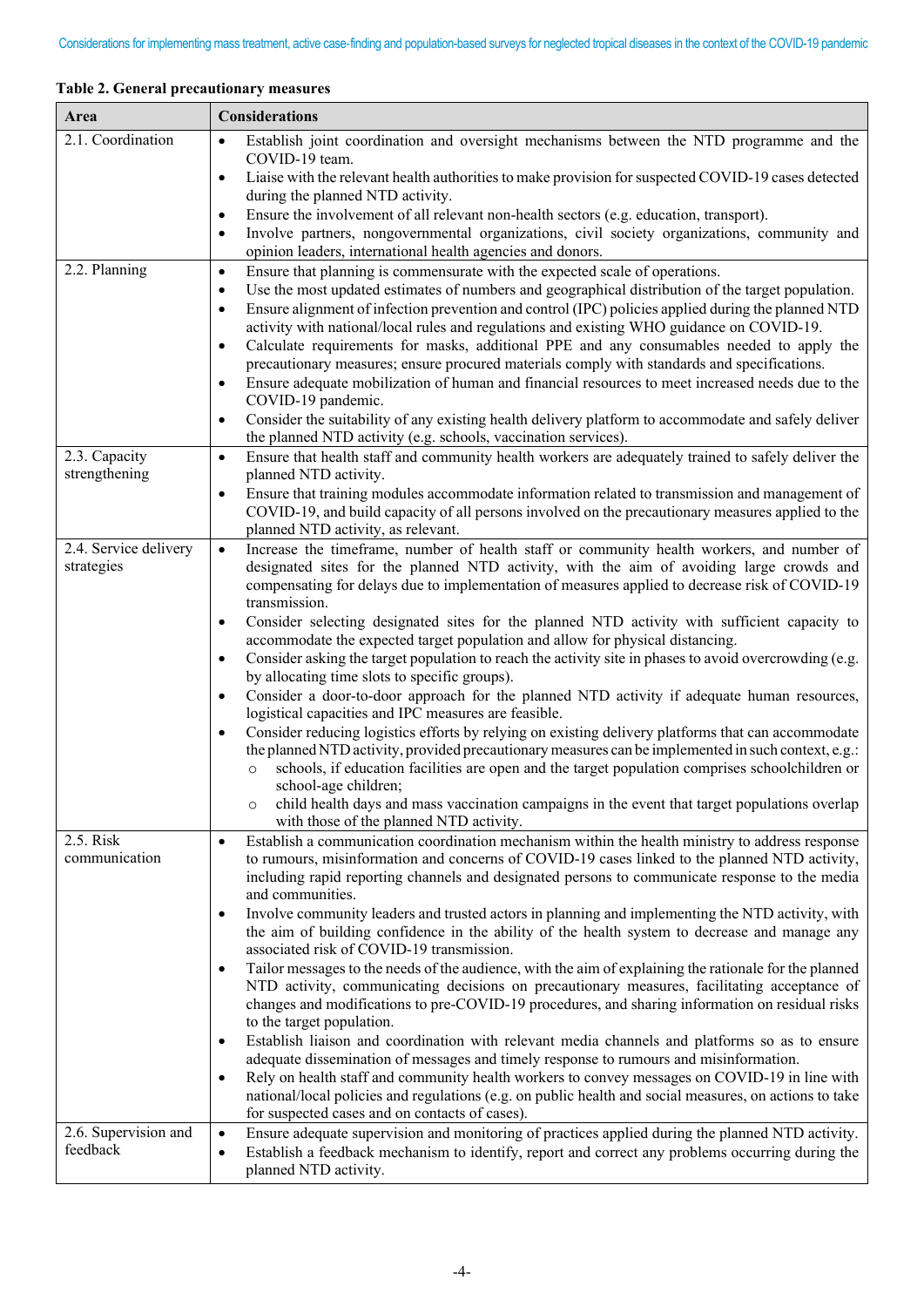| Area                                                                  | <b>Considerations</b>                                                                                                                                                                                                                                                                                                                                                                                                                                                                                                                                                                                                                                                                                                                                                                                                                                                                                                                                                                                                                                                                                                                                                                                                                                                                |
|-----------------------------------------------------------------------|--------------------------------------------------------------------------------------------------------------------------------------------------------------------------------------------------------------------------------------------------------------------------------------------------------------------------------------------------------------------------------------------------------------------------------------------------------------------------------------------------------------------------------------------------------------------------------------------------------------------------------------------------------------------------------------------------------------------------------------------------------------------------------------------------------------------------------------------------------------------------------------------------------------------------------------------------------------------------------------------------------------------------------------------------------------------------------------------------------------------------------------------------------------------------------------------------------------------------------------------------------------------------------------|
| 3.1. Venue                                                            | Administer treatment/examine patients/interview people outdoors.<br>$\bullet$<br>Ensure that the chosen space is sufficient and arrangements are suitable for the expected number of people.<br>$\bullet$<br>In the event of a door-to-door delivery approach, ask target residents to come out of the household<br>$\bullet$<br>and implement the activity outdoors.                                                                                                                                                                                                                                                                                                                                                                                                                                                                                                                                                                                                                                                                                                                                                                                                                                                                                                                |
|                                                                       | Ensure adequate privacy for examination of patients or interview of people.<br>$\bullet$<br>If the activity must be carried out indoors, use the most well-ventilated areas available.<br>$\bullet$                                                                                                                                                                                                                                                                                                                                                                                                                                                                                                                                                                                                                                                                                                                                                                                                                                                                                                                                                                                                                                                                                  |
| 3.2. Basic preventive<br>measures                                     | Convey messages and consider using visual reminders on the three basic preventive measures, to be<br>observed during the planned NTD activity at all times: <sup>4</sup><br>physical distancing: a distance of at least 1 metre (3.3 feet) should be maintained between any two<br>$\bullet$<br>individuals (exceptions may apply, e.g. in case of clinical examination);<br>respiratory/cough etiquette: everyone at the activity site should cover their mouth and nose with<br>$\bullet$<br>their bent elbow or a tissue when they cough or sneeze. Used tissues should be disposed of<br>immediately and the hands washed/cleaned. Everyone involved in the planned NTD activity should<br>avoid touching their eyes, nose and mouth; and<br>hand hygiene practice: regularly and thoroughly wash hands with soap and water/liquid soap<br>$\bullet$                                                                                                                                                                                                                                                                                                                                                                                                                             |
|                                                                       | solution, or clean them with a hand sanitizer (60–80% alcohol).                                                                                                                                                                                                                                                                                                                                                                                                                                                                                                                                                                                                                                                                                                                                                                                                                                                                                                                                                                                                                                                                                                                                                                                                                      |
| 3.3. Infection<br>prevention and<br>control (IPC)                     | Ensure the availability of hand-washing facilities with soap and water/liquid soap solution, or hand<br>$\bullet$<br>sanitizers (60-80% alcohol), for both health staff/community health workers and for the target<br>population, at the entrance of the designated site for the planned NTD activity, and/or where<br>interaction of activity personnel with target population takes place.                                                                                                                                                                                                                                                                                                                                                                                                                                                                                                                                                                                                                                                                                                                                                                                                                                                                                        |
| 3.4. Duration of<br>interaction                                       | Minimize the duration of the interaction between health staff/community health workers and the<br>$\bullet$<br>population targeted by the activity or their companions. Never allow prolonged, close contact (less<br>than 1 metre (3.3 feet) for $\geq$ 15 minutes) between any two individuals.<br>If treatment is administered indoors or an individual is examined or interviewed indoors, limit the<br>$\bullet$<br>time spent by the target individuals and their companions at the activity site, e.g. by ensuring that<br>queueing take place outdoors.                                                                                                                                                                                                                                                                                                                                                                                                                                                                                                                                                                                                                                                                                                                      |
| 3.5. Flow and density                                                 | Minimize crowding by: <sup>4</sup>                                                                                                                                                                                                                                                                                                                                                                                                                                                                                                                                                                                                                                                                                                                                                                                                                                                                                                                                                                                                                                                                                                                                                                                                                                                   |
| regulation                                                            | actively enforcing at least 1 metre (3.3. feet) distance between any two individuals at all times<br>$\bullet$<br>(exceptions may apply, e.g. in case of clinical examination);                                                                                                                                                                                                                                                                                                                                                                                                                                                                                                                                                                                                                                                                                                                                                                                                                                                                                                                                                                                                                                                                                                      |
|                                                                       | limiting the number of individuals accompanying the person to be administered treatment/undergo<br>$\bullet$<br>examination/be interviewed (one companion, only if a child in non-school settings, or an<br>incapacitated adult); and                                                                                                                                                                                                                                                                                                                                                                                                                                                                                                                                                                                                                                                                                                                                                                                                                                                                                                                                                                                                                                                |
|                                                                       | considering staggered arrivals, numbered entries, designated seats or places, floor marking, crowd barriers,<br>$\bullet$<br>one-way pathways or corridors, separate access and way out of activity venue, crowd controllers.                                                                                                                                                                                                                                                                                                                                                                                                                                                                                                                                                                                                                                                                                                                                                                                                                                                                                                                                                                                                                                                        |
| 3.6. Screening of<br>attendees                                        | Screen individuals targeted by the planned NTD activity and their companions before admittance<br>$\bullet$<br>to the activity site, for: $3,4$<br>symptoms suggestive of COVID-19: e.g. fever (if not measurable, consider self-check) and<br>$\circ$<br>visibly apparent symptoms such as cough, shortness of breath, nasal congestion and red eyes;<br>and<br>exposure to risk: e.g. contacts of COVID-19 cases and of people with symptoms suggestive of<br>$\circ$<br>COVID-19 (e.g. those living in their same household); in the case of activities implemented in<br>areas without known/suspected community transmission, also people coming from countries<br>or areas with known/suspected community transmission of COVID-19 less than 14 days before<br>may be added.<br>If screening is positive, exclude the individual from the NTD activity, offer a medical mask and<br>$\bullet$<br>advise to follow relevant national guidance on COVID-19; consider identifying an isolation space<br>or room at the activity site for people screening positive who cannot leave the site immediately.<br>Please refer to the section on "Administration of NTD medicines, examination and interview<br>of COVID-19 patients and other people excluded from the NTD activity". |
| 3.7. Cleaning,<br>disinfection and<br>replenishment of<br>consumables | Establish schedules for regular cleaning and disinfection of the venue, especially if it is indoors, with<br>special attention to most-attended areas and frequently-touched surfaces. <sup>4,10</sup><br>Surfaces (tables, chairs, walls, light switches and computer peripherals, electronic equipment, sinks,<br>toilets as well as the surfaces of non-critical medical equipment) should be cleaned with water and<br>soap or a detergent, followed by a disinfectant, at least twice daily; safe waste management<br>protocols must be followed.<br>For disinfection, use 70-90% ethanol (ethyl alcohol) for equipment and sodium hypochlorite at 0.1%<br>$\bullet$<br>(equivalent to 1000 ppm) for surfaces.                                                                                                                                                                                                                                                                                                                                                                                                                                                                                                                                                                  |
|                                                                       | Establish schedules to replenish consumables for cleaning and disinfection, and for hand hygiene, as<br>relevant: soap, water, hand sanitizer.                                                                                                                                                                                                                                                                                                                                                                                                                                                                                                                                                                                                                                                                                                                                                                                                                                                                                                                                                                                                                                                                                                                                       |

# **Table 3. Precautionary measures applicable to designated sites for the planned NTD activity**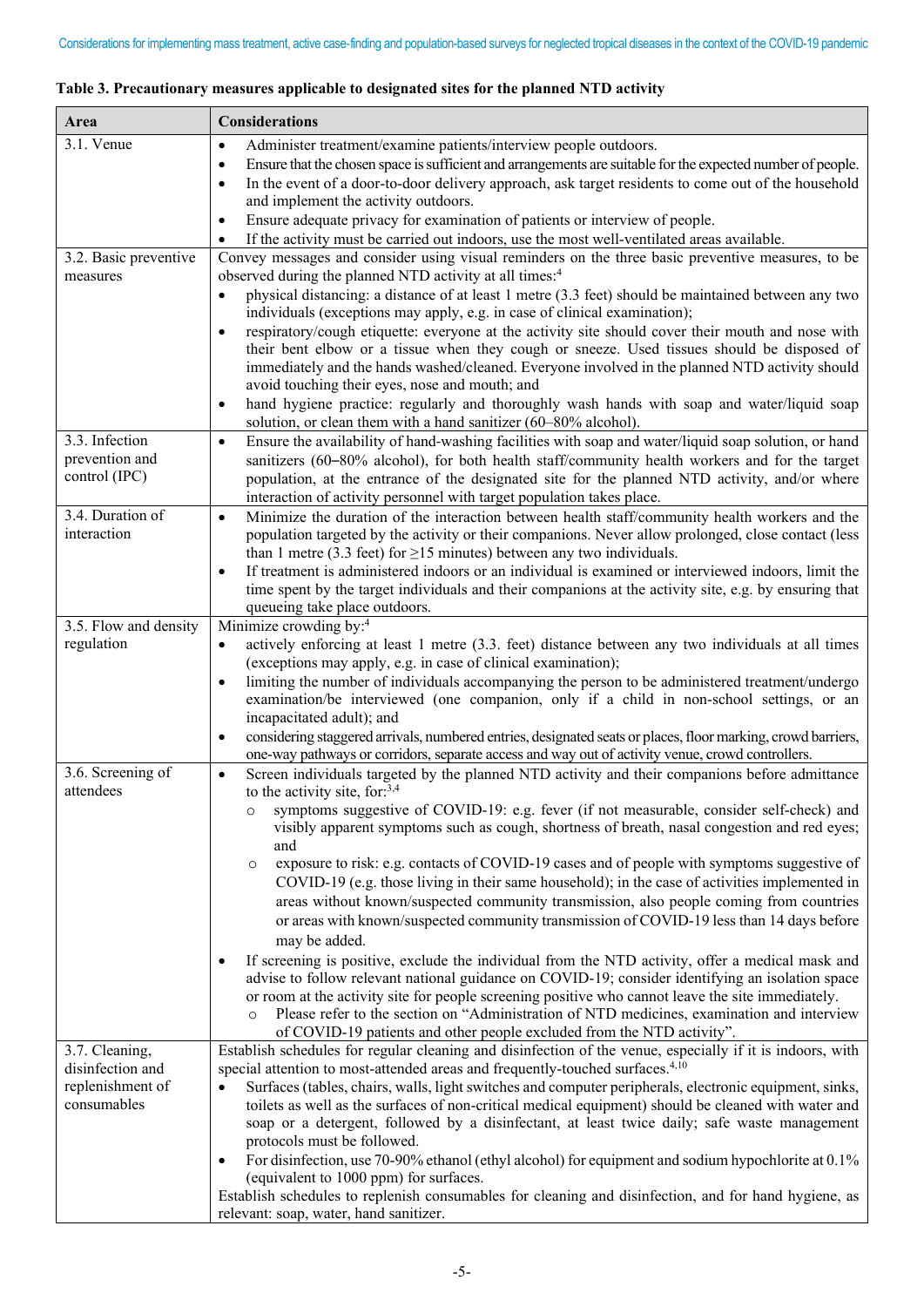| Area                  | <b>Considerations</b>                                                                                      |  |  |  |
|-----------------------|------------------------------------------------------------------------------------------------------------|--|--|--|
| 3.8. Drinking water   | Ensure availability of safe drinking-water to swallow or chew NTD medicines or to quench thirst,           |  |  |  |
|                       | e.g. while queuing; water should be provided by the health services or by the target population.           |  |  |  |
|                       | Encourage the target population to bring their own cup or flask, or ensure availability of single-use<br>٠ |  |  |  |
|                       | cups to be disposed of after use.                                                                          |  |  |  |
|                       | Ensure that communal cups are not used or shared for drinking.<br>٠                                        |  |  |  |
| 3.9. Waste collection | Ensure safe collection (e.g. in open-lid bins or closed containers) and adequate packing (e.g. in<br>٠     |  |  |  |
| and management        | strong, leak-proof, closed bags) of any waste generated by the planned NTD activity, and its safe          |  |  |  |
|                       | disposal according to national/local rules and regulations. <sup>14</sup>                                  |  |  |  |

| Table 4. Precautionary measures for health staff and community health workers |  |  |  |  |
|-------------------------------------------------------------------------------|--|--|--|--|
|                                                                               |  |  |  |  |

| Area                                                                 | <b>Considerations</b>                                                                                                                                                                                                                                                                                                                                                                                                                                                                                                                                                                                                                                                                                                                                                                                                                                                                                                                                                                                                                                                                                                                                                                                                                                                                                                                                                                                                                                                                                                                                                                                                                                                                                                                                        |
|----------------------------------------------------------------------|--------------------------------------------------------------------------------------------------------------------------------------------------------------------------------------------------------------------------------------------------------------------------------------------------------------------------------------------------------------------------------------------------------------------------------------------------------------------------------------------------------------------------------------------------------------------------------------------------------------------------------------------------------------------------------------------------------------------------------------------------------------------------------------------------------------------------------------------------------------------------------------------------------------------------------------------------------------------------------------------------------------------------------------------------------------------------------------------------------------------------------------------------------------------------------------------------------------------------------------------------------------------------------------------------------------------------------------------------------------------------------------------------------------------------------------------------------------------------------------------------------------------------------------------------------------------------------------------------------------------------------------------------------------------------------------------------------------------------------------------------------------|
| 4.1. Selection of<br>health staff and<br>community health<br>workers | Do not involve in the planned NTD activity any health staff or community health workers who<br>$\bullet$<br>belong to groups at higher risk of transmitting COVID-19:3,4<br>People at higher risk of transmitting COVID-19 include COVID-19 cases, people with<br>$\circ$<br>symptoms suggestive of COVID-19, and their contacts (e.g. those living in their same<br>household); in the case of activities implemented in areas without known/suspected community<br>transmission, also people coming from countries or areas with known/suspected community<br>transmission of COVID-19 less than 14 days before may be added.<br>Consider excluding from the planned NTD activity any health staff or community health workers<br>$\bullet$<br>who belong to groups at higher risk of developing severe illness from COVID-19:4<br>People at higher risk of developing severe illness from COVID-19 include those aged $\geq 60$<br>$\circ$<br>years or with pre-existing medical conditions (such as diabetes, hypertension, cardiac disease,<br>chronic lung disease, cerebrovascular disease, chronic kidney disease, immunosuppression and<br>cancer). $9$<br>Consider daily health checks or self-checks of health staff and community health workers. Advise<br>$\bullet$<br>those with symptoms suggestive of COVID-19 to follow the relevant national/local guidance on<br>COVID-19; encourage self-reporting of health staff/community health workers who feel unwell.<br>Reduce unnecessary movement of health staff/community health workers within the target area by<br>$\bullet$<br>assigning them to activity sites close to their place of residence.<br>Limit the presence of personnel to those who are strictly necessary.<br>$\bullet$ |
| 4.2. Hand hygiene                                                    | Perform hand hygiene often, even in the absence of any physical contact with persons or surfaces.<br>$\bullet$<br>Always clean hands before and after physical contact with any individuals, after exposure to body<br>$\bullet$<br>fluids and after interactions with the surrounding environment (e.g. after touching surfaces). <sup>3</sup><br>Use soap and water, liquid soap solution or hand sanitizer containing 60–80% alcohol. If needed,<br>$\bullet$<br>dry hands with a single-use paper towel or a clean cloth towel. Ensure proper disposal of any waste.                                                                                                                                                                                                                                                                                                                                                                                                                                                                                                                                                                                                                                                                                                                                                                                                                                                                                                                                                                                                                                                                                                                                                                                     |
| 4.3. Personal                                                        | Follow guidance issued by relevant national/local authorities. In its absence, refer to WHO                                                                                                                                                                                                                                                                                                                                                                                                                                                                                                                                                                                                                                                                                                                                                                                                                                                                                                                                                                                                                                                                                                                                                                                                                                                                                                                                                                                                                                                                                                                                                                                                                                                                  |
| protective equipment                                                 | recommendations, as below:<br>For masks: <sup>12</sup><br>In areas without community transmission, use of masks is generally not required, provided a<br>$\bullet$<br>distance of at least 1 metre (3.3 feet) can be maintained and there is no direct contact with patients.<br>In areas with known or suspected community transmission, consider recommending that health<br>$\bullet$<br>staff/community health workers should wear a medical mask.<br>There is no need to change the mask after administration of each treatment; masks should be<br>$\bullet$<br>changed when they become soiled, wet, damaged, or when they are removed.<br>For gloves: <sup>5,13</sup><br>Gloves are required only if direct contact is expected with blood or other body fluids, including<br>secretions or excretions, mucous membranes or broken skin, as in the case of surveys that require<br>finger-prick blood or intravenous blood draws, or in case of physical examination of the patient.<br>Gloves should be changed after any interaction in which the health staff/community health worker<br>$\bullet$<br>touches the skin of another person, or when they are removed.                                                                                                                                                                                                                                                                                                                                                                                                                                                                                                                                                                               |
| 4.4. Modalities of<br>administration of<br>medicines                 | Directly-observed self-administration of NTD medicines by the recipient is recommended, with the<br>$\bullet$<br>aim of avoiding any physical contact.<br>NTD medicines should be taken under the supervision of the health staff/community health worker.<br>$\bullet$<br>Adequate space should be allocated and physical distancing should be ensured for people who are<br>$\bullet$<br>required or who wish to stay at the activity site for some time after treatment.<br>If dose-poles are used to calculate the number of tablets to administer, avoid contact between the<br>$\bullet$<br>person being measured and the pole.                                                                                                                                                                                                                                                                                                                                                                                                                                                                                                                                                                                                                                                                                                                                                                                                                                                                                                                                                                                                                                                                                                                        |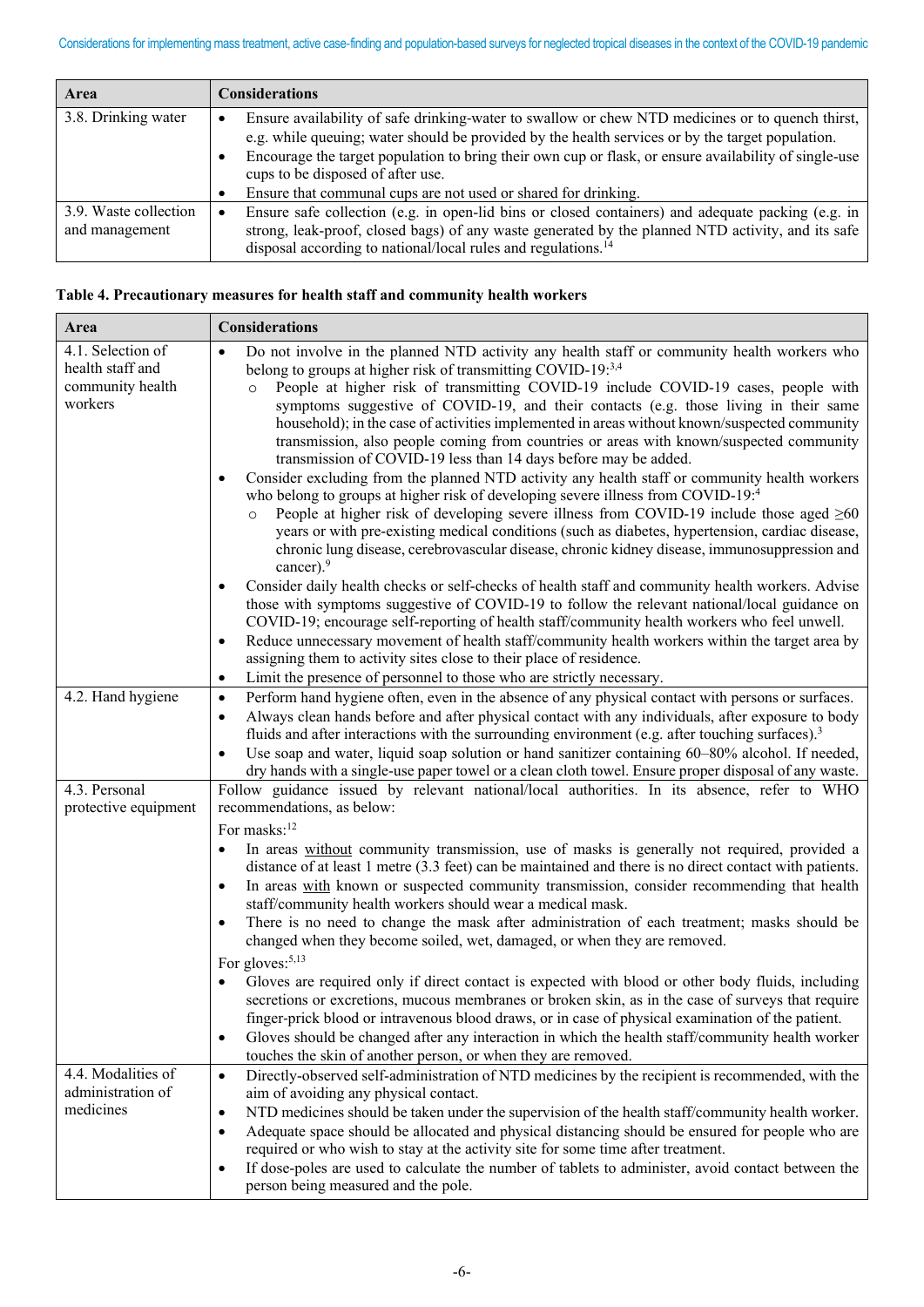| Area                                                 | <b>Considerations</b>                                                                                                                                                                                                                                                                                                                                                                                                                                                                                                                                                                                                                                                                                                                                                                                                                                                                                                                                                                                                                                   |
|------------------------------------------------------|---------------------------------------------------------------------------------------------------------------------------------------------------------------------------------------------------------------------------------------------------------------------------------------------------------------------------------------------------------------------------------------------------------------------------------------------------------------------------------------------------------------------------------------------------------------------------------------------------------------------------------------------------------------------------------------------------------------------------------------------------------------------------------------------------------------------------------------------------------------------------------------------------------------------------------------------------------------------------------------------------------------------------------------------------------|
| 5.1. Participation in<br>the planned NTD<br>activity | Advise people with higher risk of transmitting COVID-19 that they should not participate in the<br>$\bullet$<br>planned NTD activity: <sup>3,4</sup><br>People at higher risk include COVID-19 cases, people with symptoms suggestive of COVID-<br>$\circ$<br>19, and their contacts (e.g. those living in their same household); in the case of activities<br>implemented in areas without known/suspected community transmission, also people coming<br>from countries or areas with known/suspected community transmission of COVID-19 less than<br>14 days before may be added.<br>People with higher risk of transmitting COVID-19 should be advised to follow the relevant<br>$\circ$<br>national/local guidance on COVID-19.                                                                                                                                                                                                                                                                                                                     |
|                                                      | Inform people with higher risk of developing severe illness from COVID-19 of the implications of<br>$\bullet$<br>such status, of the special precautions that may be taken in their regard (including exclusion from<br>the planned NTD activity), and of the need to strictly follow precautionary measures in case of<br>participation in the planned NTD activity: <sup>4</sup><br>People at higher risk include those aged $\geq 60$ years or with pre-existing medical conditions<br>$\circ$<br>(such as diabetes, hypertension, cardiac disease, chronic lung disease, cerebrovascular disease,<br>chronic kidney disease, immunosuppression and cancer). <sup>9</sup><br>A door-to-door delivery approach is the most suitable option to reach people at higher risk, as<br>$\circ$<br>this arrangement minimizes their interaction with other individuals.<br>If the activity is implemented at designated sites, consider establishing exclusive/dedicated<br>$\circ$<br>treatment/examination/interview sessions for such higher risk groups. |
|                                                      | Please refer to the section on "Administration of NTD medicines, examination and interview of<br>٠<br>COVID-19 patients and other people excluded from the NTD activity".                                                                                                                                                                                                                                                                                                                                                                                                                                                                                                                                                                                                                                                                                                                                                                                                                                                                               |
| 5.2. Personal<br>protective equipment                | Follow guidance issued by relevant national/local authorities. In its absence, in areas with<br>known/suspected community transmission, consider recommending that the target population should<br>wear masks during the planned NTD activity, especially if physical distancing cannot be achieved: <sup>12</sup><br>medical masks (including surgical masks) for people aged $\geq 60$ years or those with pre-existing<br>$\bullet$<br>medical conditions; and<br>non-medical (fabric or cloth) masks for the general population.<br>$\bullet$                                                                                                                                                                                                                                                                                                                                                                                                                                                                                                       |

### **Table 5. Precautionary measures for the population targeted by the planned NTD activity**

# Additional considerations

## **Preparatory and collateral activities**

Preparatory and collateral activities for mass treatment, active case-finding and population-based surveys may include planning and review meetings, training workshops, other capacity-strengthening activities, collection and distribution of medicines and consumables, and social mobilization, etc. Although such activities are not discussed in detail in this document, the considerations included under "Precautionary measures" should also be selectively applied to those circumstances, as relevant.

In addition, organizers should consider implementing the relevant preparatory and collateral activities through virtual platforms, whenever possible; if not, gatherings should be broken down into a larger number of smaller scale events in order to reduce risk associated with crowding.

#### **Integration with other health interventions**

The anticipated positive impact and feasibility of integrated interventions must be carefully assessed, as such integration may significantly increase crowd size, extend implementation time and increase duration of contact between health staff, community health workers and the target population, all factors leading to increased risk of transmission of COVID-19. <sup>5</sup> Alignment of target population and coverage requirements of each intervention, as well as the maturity of the programmes to be integrated and the consequent expertise of the implementers, are among the additional considerations that should drive the decision-making process.

#### **Administration of NTD medicines, examination and interview of COVID-19 patients and other people excluded from the NTD activity**

Currently, there are no known medical contraindications to administration of NTD medicines to people who have COVID-19. People excluded from mass treatment because of risk factors related to COVID-19 should be managed in accordance with the relevant national or local guidance. As a general principle, they can be administered NTD medicines, as well as be examined or interviewed for active case-finding or survey purposes, in settings where appropriate IPC measures can be implemented (health facility, community facility, home, as relevant).<sup>9,13</sup> Should it not be possible to carry out the treatment, examination or interview in such settings, it is advisable to defer their execution for no less than 10 days after onset of symptoms plus at least 3 days after resolution of symptoms, or after completion of quarantine in case of contacts.9